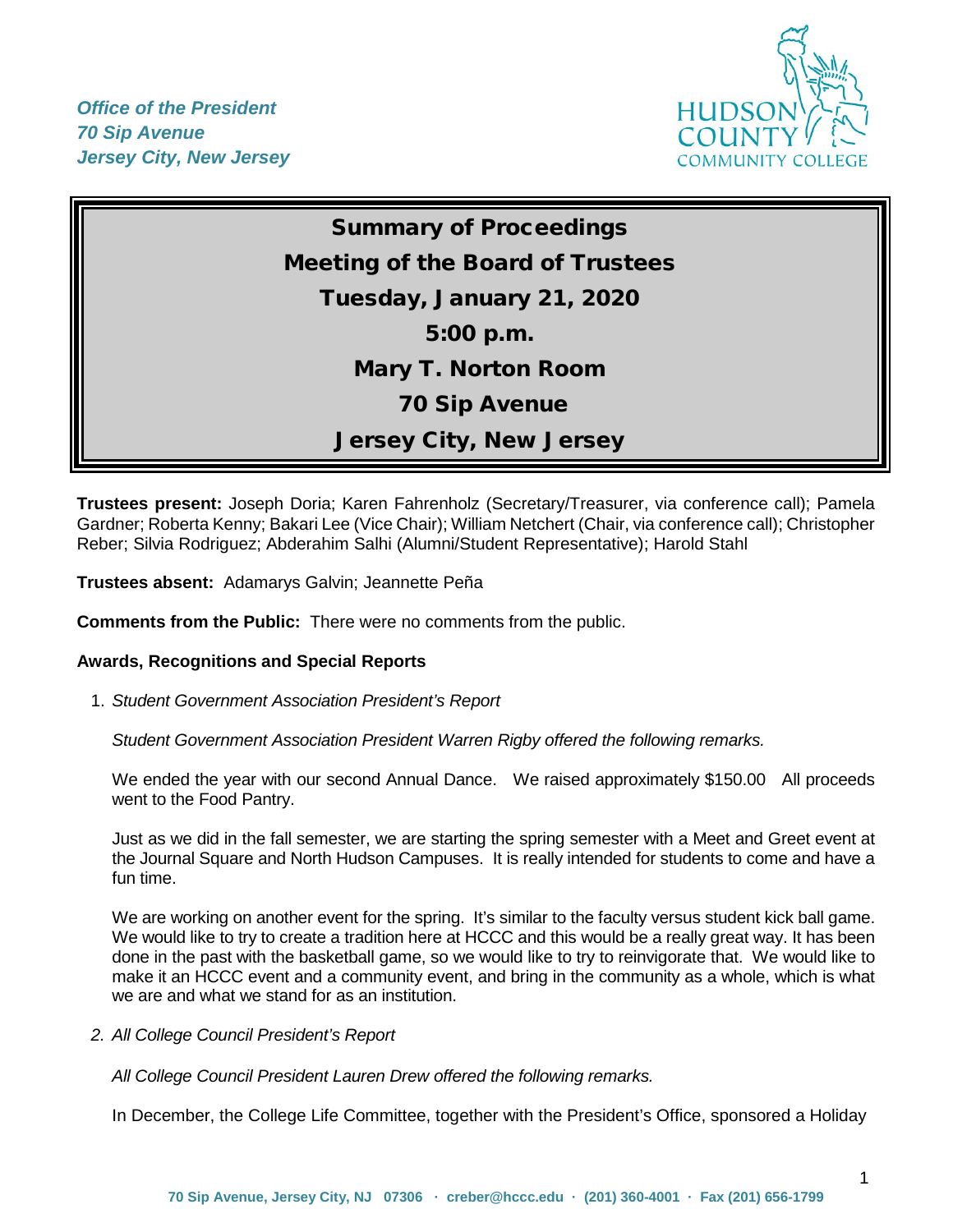Mixer open to all faculty and staff. The event was a big success, with well over 100 attendees enjoying food, music, and karaoke.

In a few weeks, the Steering Committee will be launching an ad hoc subcommittee composed of faculty and staff volunteers from within and outside the ACC. The subcommittee will review and make suggestions for possible charter revisions focused on the area of committee composition. Among other issues, we'll be considering the possible inclusion of adjunct faculty, having elected division representatives, and establishing a clearer process for selecting ACC representatives on external committees and councils and defining their roles and responsibilities. Throughout the process, we'll be seeking feedback from the College community.

As the new semester begins, committees are continuing their work and initiating new projects in a range of areas you'll be hearing more about in my next report.

*3. President's Report*

*President Reber offered the following remark*s.

Good evening, Trustees, and Happy New Year!

Shortly before our holiday break, all of us, our larger community, and the national and world communities were deeply saddened by the horrific events that occurred in the December 10 Jersey City shooting that resulted in the loss of life, injuries, and the devastation of families, friends and community members.

The shootings were perpetrated by Anti-Semitic terrorists, and further Anti-Semitic hatred and bloodshed were leveled against innocent members of our regional community and beyond in ensuing weeks.

As Martin Luther King said, "Injustice anywhere is a threat to justice everywhere." We all stand in solidarity with our Jewish colleagues, students, friends and neighbors, and all who are victims of hate crimes.

Please join me in a moment of silence for all victims of hatred and bigotry.

Thank you.

Lauren and Warren, thank you for your reports and your leadership.

Throughout the day today hundreds of our faculty and staff colleagues participated in College Service Day. The theme for the day's activities was "Removing Barriers to Student Success," which could not be more relevant. Our summer and fall were enormously busy and productive, and spring promises to be even busier. Our work with *Achieving the Dream* is progressing well thanks to the significant and growing engagement of faculty, staff and students throughout the College. Executive Director of Institutional Research, John Scanlon, is leading significant new data analyses that are helping us determine specific goals and areas of focus for our student success initiatives. We will devote our spring to determining where to focus our attention in the coming year, culminating in the identification of two or three specific goals, with outcome metrics, by May. It is clear that, in the end, promoting student success, including degree completion,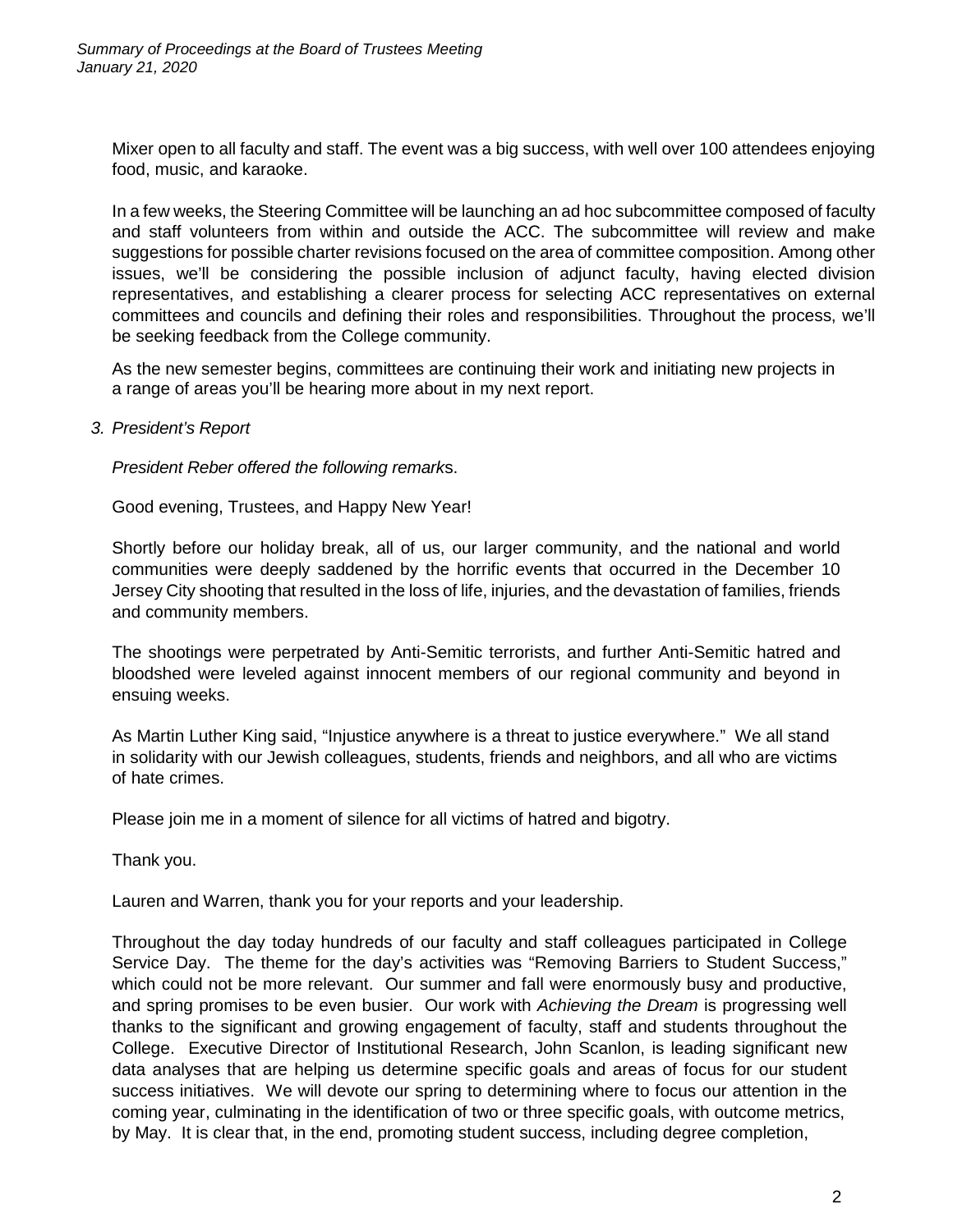transfer, and gainful employment, is about removing barriers to that success, the theme of our College Service Day activities and discussion.

I would like to share a few comments that I made to the College community earlier today at College Service Day.

First, two very important academic areas of focus, in which good work to address barriers is underway, are reducing the time and funding required for students who are enrolled in our developmental education, and English as a Second Language, courses and programs. The issue is not the quality of these programs. Indeed, the programs are outstanding. The issue is the additional time and cost they add to student completion, which are significant barriers to the perseverance and success of many students.

I applaud the work that faculty and staff are doing to streamline time to completion and consider alternatives, such as improving and making the non-credit ESL track affordable for students who do not intend to pursue a degree here; and the successful Accelerated Learning Program (ALP), or co-requisite model for addressing developmental educational needs. In this model, students enroll in college courses while concurrently receiving support to promote their success. It saves time, and removes stigmas associated with developmental education. These are nationwide challenges and opportunities. My hope, which many in our college community share, is that eventually we might eliminate traditional prerequisite developmental education courses and move entirely to co-requisite models, coupled with the expanded use of multiple assessment measures to determine college readiness more effectively. These approaches are proving to enhance the success and completion of students nationwide, and we are seeing positive outcomes in our own data. I will support this continued good work in every way that I can.

A second very important set of barriers falls outside of academic programs. Last fall, and continuing into this spring, our College community has been working with two nationally recognized consultants to gain insight into how we can more effectively support individuals in distress, and individuals who need support in the many areas of accessibility. This work is already providing opportunities for continuous improvement in the removal of barriers for many members of our community. This is a component of the larger "Hudson Helps" project that is now in full gear.

As you are aware, we created and opened food pantries on the Journal Square and North Hudson campuses last year, which to date have served thousands of students. We continue to grow and develop these pantries in partnership with other College and community agencies. This year, our work to remove significant barriers to student success has broadened with the addition of "Hudson Helps" services to address basic-needs concerns of students and others in our College community, including food insecurity, homelessness, mental health, immigration status, accessibility, clothing, and emergency funding assistance, among others. The mission of "Hudson Helps" is to provide thoughtful, caring, and comprehensive information about access to services, programs, and resources that will assist in addressing basic needs beyond the classroom, ultimately resulting in greater student success. Leading this exceedingly important work are Vice President for Student Affairs and Enrollment, Lisa Dougherty, and Associate Dean of Student Affairs, Dr. David Clark. I thank Lisa and David for their outstanding leadership.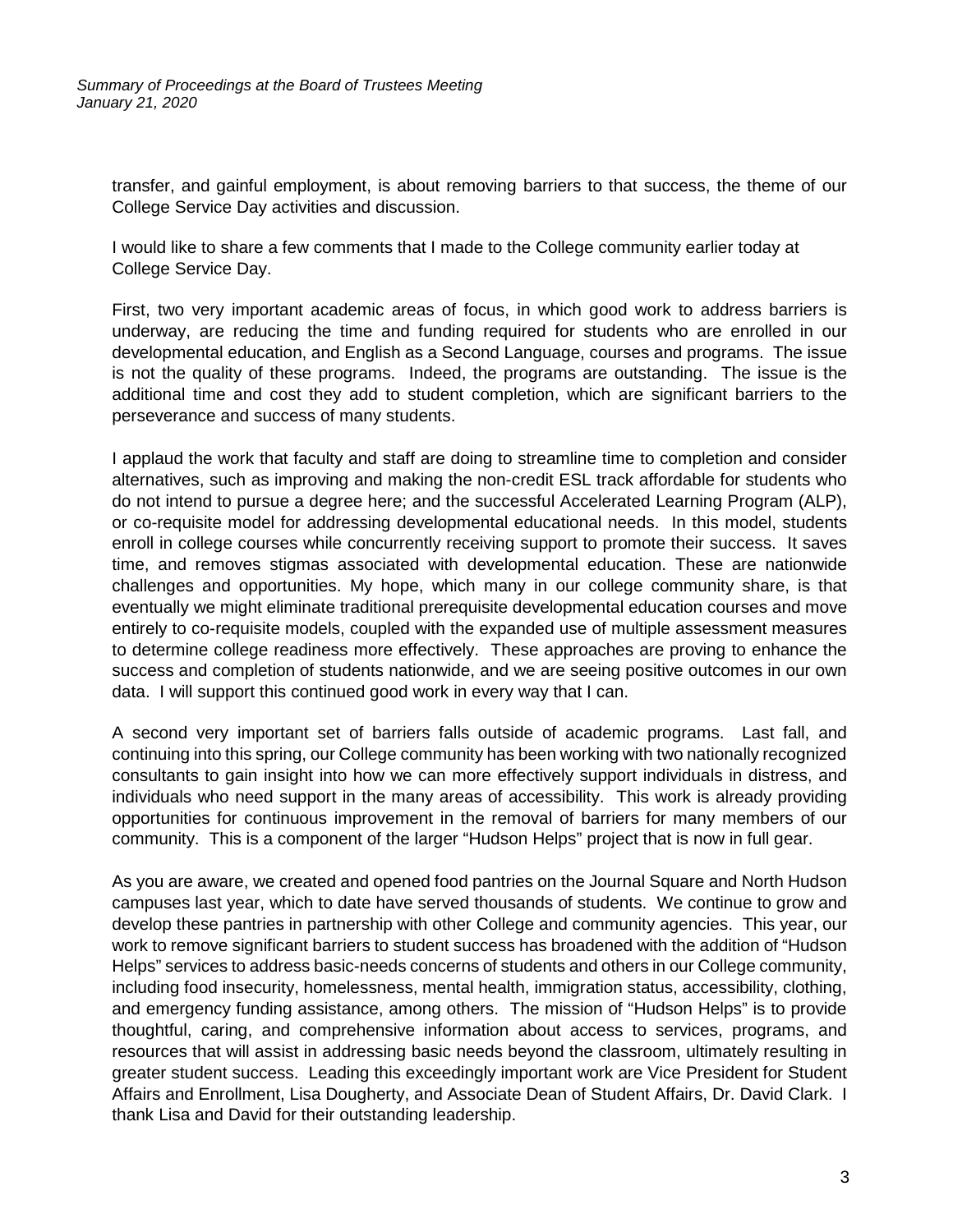Our President's Advisory Council on Diversity, Equity and Inclusion has met several times during the fall and is defining the areas of focus for the Council's work in the coming year, which will culminate in the writing of the College's first ever "Strategic Plan for Diversity, Equity and Inclusion." Last Friday the Council distributed the full results of our campus climate diversity survey that nearly 800 students, faculty and staff completed in November. We have scheduled Town Hall Meetings to discuss the survey findings and their implications for continuous improvement in all areas of diversity, equity, and inclusion. Trustees, we invite your participation in these discussions. I thank co-chairs Lilisa Williams and Yeurys Pujols, and all members of the Advisory Council – including Trustees Bakari Lee and Pamela Gardner – for their leadership.

The coming year will engage all of us in planning and discussion of our next iteration of the College's strategic plan, including a review of our mission and vision. There are many major initiatives underway involving all College constituencies and beyond. This is a sign of a healthy and prosperous College. Our work together in overarching areas of priority will form the foundation of our next strategic plan and will provide an opportunity to integrate shared themes and values of this work.

These areas of priority include current work associated with the Academic Master Plan; Achieving the Dream; our Middle States Self Study and Visiting Team Recommendations; the President's Advisory Council on Diversity, Equity and Inclusion; and student voices from a number of recent and impending surveys in addition to student focus groups. I have asked Executive Vice President and Provost, Dr. Eric Friedman, to lead the planning process that will engage all College constituencies. We want everyone to participate, as everyone in our community has important perspectives to share. I thank Eric for his leadership, and I have asked him to speak briefly about the work and the planning process. Joining Eric is Executive Director of Institutional Research, John Scanlon. Following their remarks, I will return for concluding comments.

## *Eric Friedman distributed the attached handout, "Hudson County Community College Strategic Planning Timeline, 2019-20," and offered the following remarks.*

Good evening Trustees, Dr. Reber, students, faculty and staff.

The handout contains a visual representation of what is happening this year that will feed into and inform—HCCC's next strategic plan. I'd like to recognize John Scanlon, Heather DeVries and Chris Wahl for mind-melding around this visual that illustrates in a concise way how all of these college-wide planning efforts will lead us to the next strategic plan. We are assuming a 5-year plan but we will leave room for discussion of a shorter plan. At the recent Middle States conference we heard examples of colleges, who, because of market pressures, economic and demographic shifts and changes to local industry, have chosen to create 3-year plans.

The strategic plan is our plan for delivering on our mission. The "our" is really important: students, faculty, staff, trustees, community members, industry partners, high school and university partners, the list goes on. On the left is the box representing the President's goals: these were formed as expansions and extensions of our current mission, vision and values, and our current strategic plan. The arrows in the middle, all moving in the same direction, reflect the forward momentum we are in the midst of.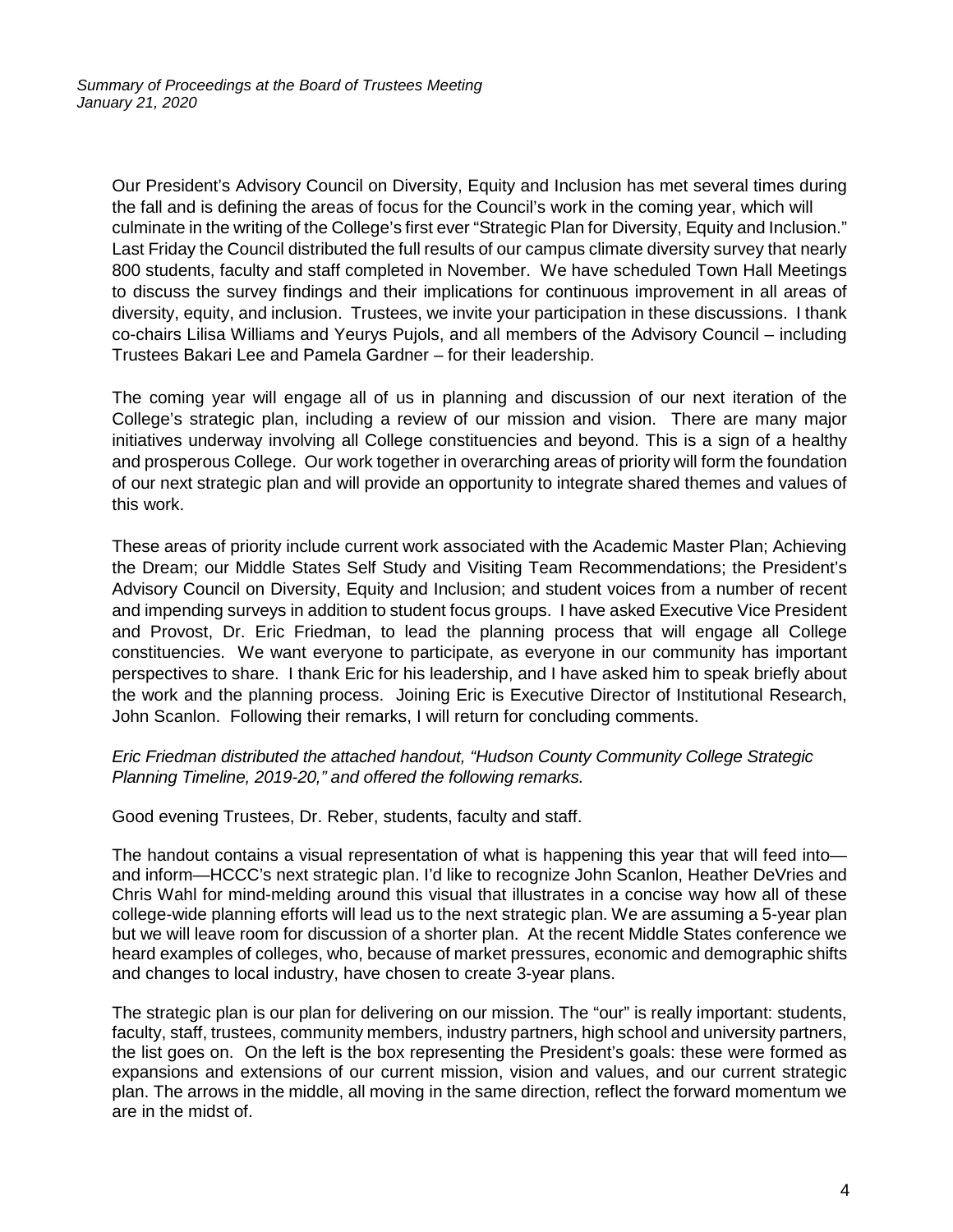The first arrow is the Academic Master Plan, the central blueprint for activities within the academic division. Over the last couple of months we have had some very well attended SOAR sessions facilitated by Jim Davy using appreciative inquiry to move all of the participants' ideas forward toward overarching goals.

The next arrow is *Achieving the Dream*. We are engaged in a three-year process with ATD, a national reform network dedicated to helping colleges create data-informed initiatives that drive higher rates of student success (retention-completion-transfer). We will be distributing data from ATD's ICAT survey to the college community soon.

The next arrow is Middle States, our accreditor. Our accreditation was recently reaffirmed for 8 years, but we have a number of recommendations that require focused follow-up. We will be completing our Annual Institutional Update and reporting on any progress made in our key success metrics.

Next is the President's Advisory Council on Diversity, Equity, and Inclusion. An extensive DEI survey led to a large set of data that was distributed to the College community at the end of last week. Special town hall meetings on January 31<sup>st</sup> in Journal Square, February 12th at NHC, and February 18<sup>th</sup> in Journal Square, have been scheduled to provide an opportunity for discussion, input, and the crafting of goals that will be represented in a DEI strategic plan.

The last arrow represents how we capture student voices: the real college survey and the CCSSE. I'll turn the microphone over to John Scanlon in a moment to briefly describe the student surveys.

All of this is providing us with important data about what we do, how we are serving our community, and how we are perceived. And it will all drive us towards our mission review and strategic planning process that will commence in the fall and provide numerous open fora and opportunities to fully participate. We will look for overlaps and common emergent themes as we move along. And we will practice "shared architecture," as John says, co-crafting a meaningful plan centered on student success and equity.

# *John Scanlon offered the following remarks.*

Two major surveys of students have happened or will happen. The first was the "Real College Survey*,"* which was administered in the fall. It focused on understanding how students satisfy or in some cases do not satisfy their basic needs. In the spring we will be administering the CCSSE, the "Community College Survey of Student Engagement," which is a nationally recognized instrument to give us insight into how our students engage with their academic work, and comparative data with all of our peer institutions. Our desire is that those data combined with the DEI and ICAT Survey results, will give us a very rich set of qualitative data that will help inform our strategic plan.

# *President Reber resumed his remarks.*

Thanks so much, Eric and John. This is exceedingly important work and we are grateful for your leadership.

I am delighted to share that, for the second year in a row, an HCCC faculty member will receive the prestigious American Association for Community Colleges' *Dale P. Parnell Faculty Distinction Award*. This national recognition, named in honor of former AACC President and CEO, Dale P. Parnell, recognizes faculty for teaching excellence and making a difference in the classroom. Many of you will remember that Associate Professor of English, Katie Sweeting, received this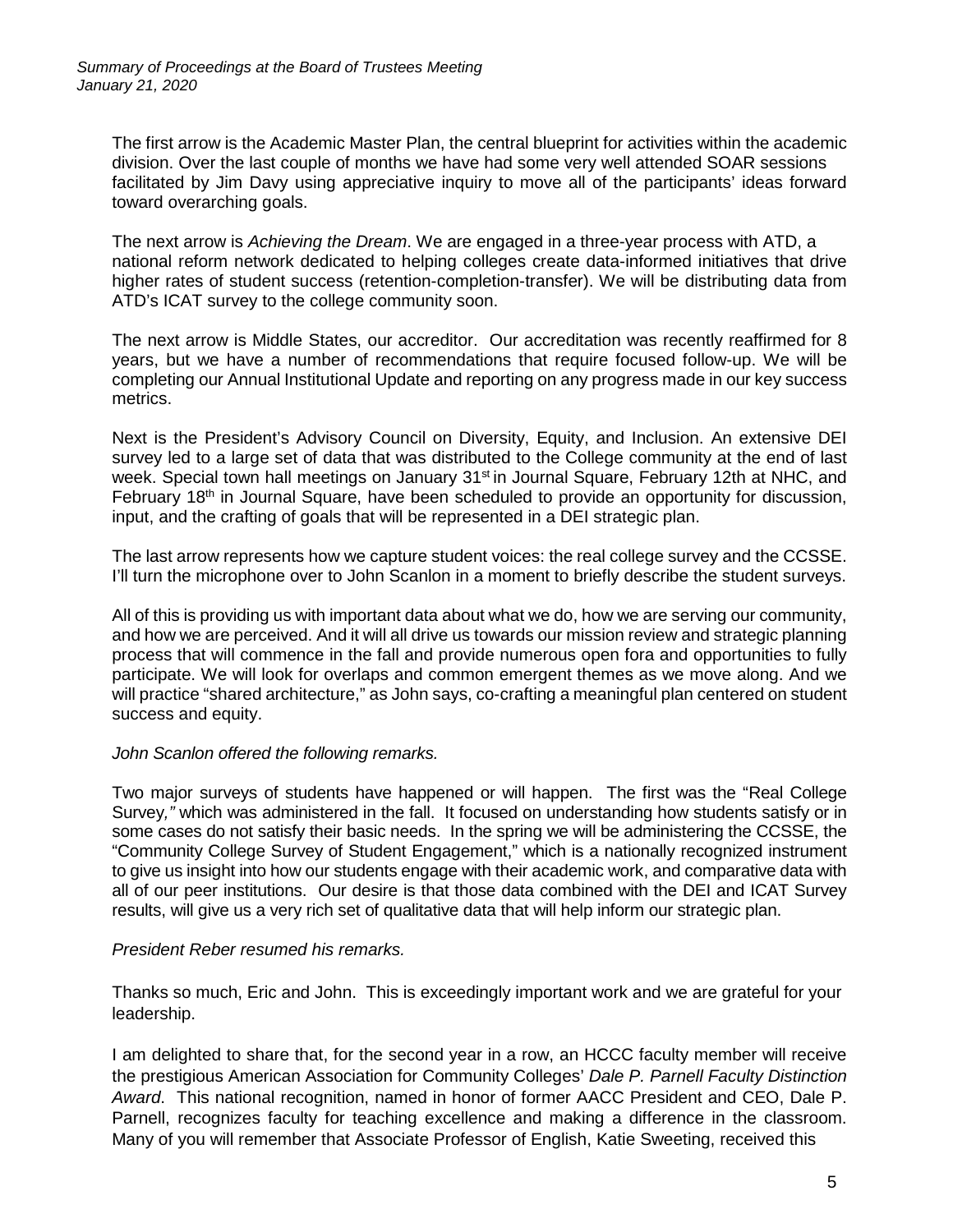award last year. It was an immense point of pride for our entire College community. We learned late last week that our valued colleague, Assistant Professor of History, Tony Acevedo, will be presented the 2020 Dale P. Parnell Faculty Distinction Award at AACC's national convention in late March. Currently Tony is in California helping his family, but we look forward to congratulating him in person soon. To have two faculty members win this prestigious award in successive years is truly a testament to the level of excellence in teaching at HCCC.

As I mentioned in a recent memo, we are all delighted that our valued colleague, North Hudson Campus Executive Director, Yeurys Pujols, will be honored on Friday, January 31 by *Save Latin America* at their annual *Los Tres Proceres Antillanos Gala*. Yeurys will be one of three Gala honorees. As many of you are aware, *Save Latin America* provides education, wellness, social services and economic development services for the community. The theme of this year's Gala is "Celebrating Education." Congratulations, Yeurys!

I am pleased to share that we are collaborating in a number of new and expanded ways with our region's Latino community. For example, we have established a Community Advisory Council comprised of Latino clergy, College and community leaders throughout Hudson County. The Council will meet quarterly to serve members of the Latino community and promote education through outreach, information, and support. In addition, we have invited civic leaders and members of the Latino community to a Networking Reception on Thursday, February 13. It will be held on the sixth floor of the Gabert Library from 6–8 p.m. Trustees, we would be delighted to have you join us if your schedules permit.

I will end there. As always, I welcome questions and comments.

# *Regular Monthly Reports and Recommendations*

- 1. The Minutes of the Regular Meeting of September 10, 2019 were approved.
- 2. Gifts, Grants, and Contracts Report None

The following actions were taken concerning **fiscal, administrative, lease and capital recommendations** brought forward by the Administration and endorsed by the Finance Committee.

- 1. Resolution Authorizing Marketing of Properties, was approved.
- 2. Resolution Authorizing Review and Testing Course for Practical Nursing Program from Kaplan, Inc., was approved.
- 3. Resolution Authorizing Purchase of Automatic Swinging Door Maintenance from Door Jockey of Wall, New Jersey, at a cost not to exceed \$30,000.00, was approved.
- 4. Resolution Authorizing 26 Journal Square Lease Extension until July 31, 2023, at a total cost not to exceed \$693,477.00, was approved.
- 5. Resolution Authorizing Purchase of Shuttle Vans from Hertrich Fleet Services, Inc. of Milford, Delaware, at a cost not to exceed \$60,000.00, was approved.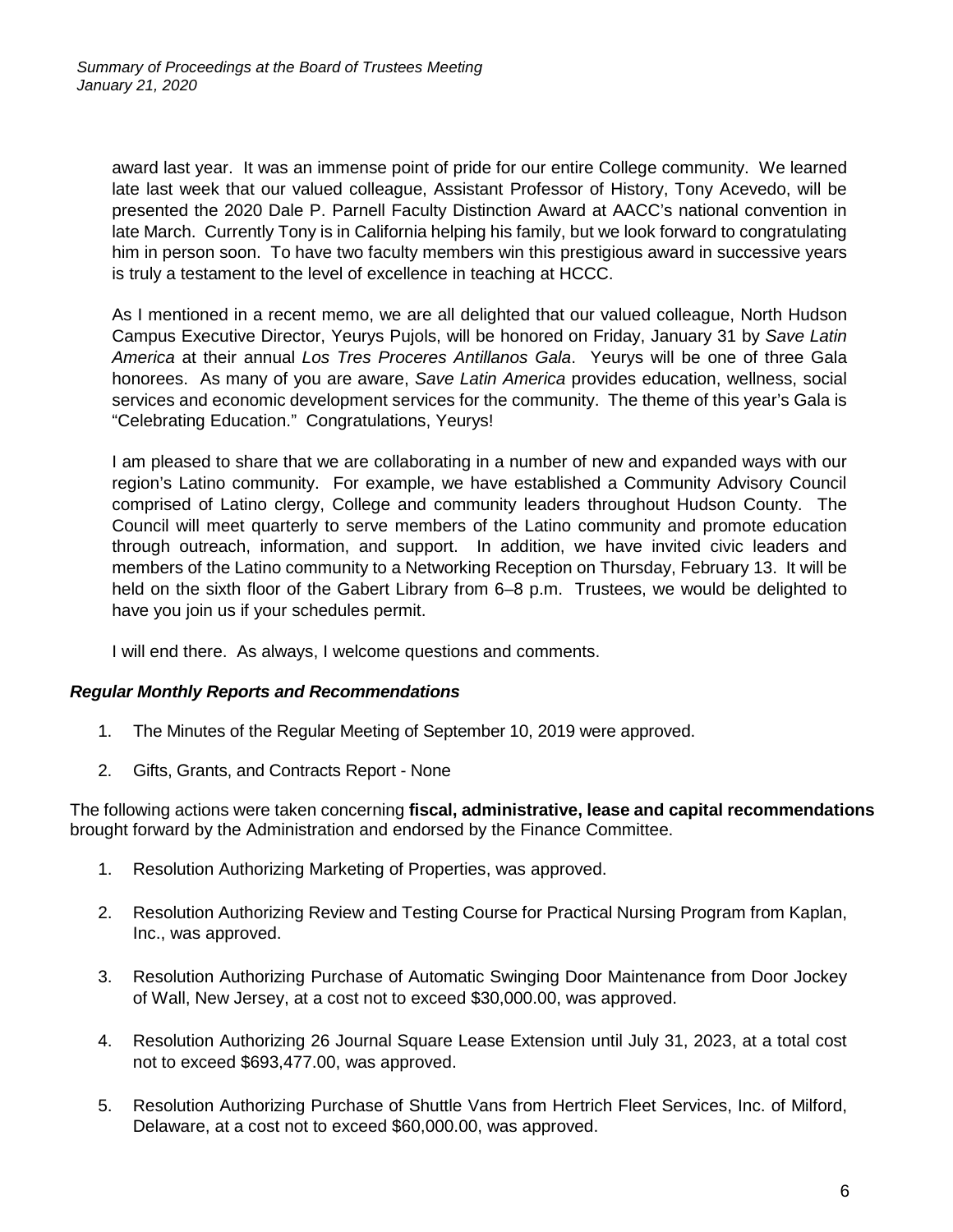*Summary of Proceedings at the Board of Trustees Meeting January 21, 2020*

- 6. Resolution Authorizing Purchase of a Rapid Response Vehicle from Schumacher Chevrolet-Buick of Boonton, New Jersey, at a cost not to exceed \$30,000.00, was approved.
- 7. Resolution Authorizing Renewal of Dell Virtual Server Environment Warranty from Dell Technologies, at a cost not to exceed \$23,212.00, was approved.
- 8. Resolution Authorizing Licensing, Formatting, and Migration of College Wide Imaging Solution from Hyland, LLC, at a cost not to exceed \$71,000.00, was approved.
- 9. Resolution Authorizing Agreement between Hudson County Community College and Fairleigh Dickinson University, until June 30, 2020, for students to earn a Bachelor of Arts degree in Individualized Studies, was approved.
- 10. Resolution Authorizing Agreement between Hudson County Community College and County College of Morris for the CareerAdvance USA's apprenticeship program, was approved.
- 11. Resolution Authorizing Agreement between Hudson County Community College and DaVita Dialysis Contracting, LLC, for the term of one year, was approved.
- 12. Resolution Authorizing Agreement between Hudson County Community College and International Brotherhood of Electrical Workers, until December 31, 2020, was approved.
- 13. Resolution Approving Affiliation Agreement with Rutgers University in the development and implementation of field work experience for students in Rutgers' program of education for social work ("Program"), for the term of five (5) years, was approved.
- 14. Resolution Authorizing Agreement with Statewide Hispanic Chamber of Commerce of New Jersey, until December 31, 2022, was approved.
- 15. Resolution Authorizing the Award of Consultation for Employee Classification and Compensation Study from Evergreen Solutions, LLC of Tallahassee, Florida, at a total cost not to exceed \$49,600.00, was approved.
- 16. Resolution to Approve May 21, 2020 Commencement Date and Venue, at a cost not to exceed \$80,000.00, was approved.
- 17. Resolution Amending Resolution #1 from November 26, 2019 Board of Trustees Meeting authorizing the extension of building maintenance services from Maverick Building Services, Inc. until March 31, 2020, was approved.
- 18. Resolution Amending Resolution #10 from August 13, 2019 Board of Trustees Meeting, North Hudson Higher Education Center Condominium Lease between the County of Hudson and Hudson County Community College, was approved.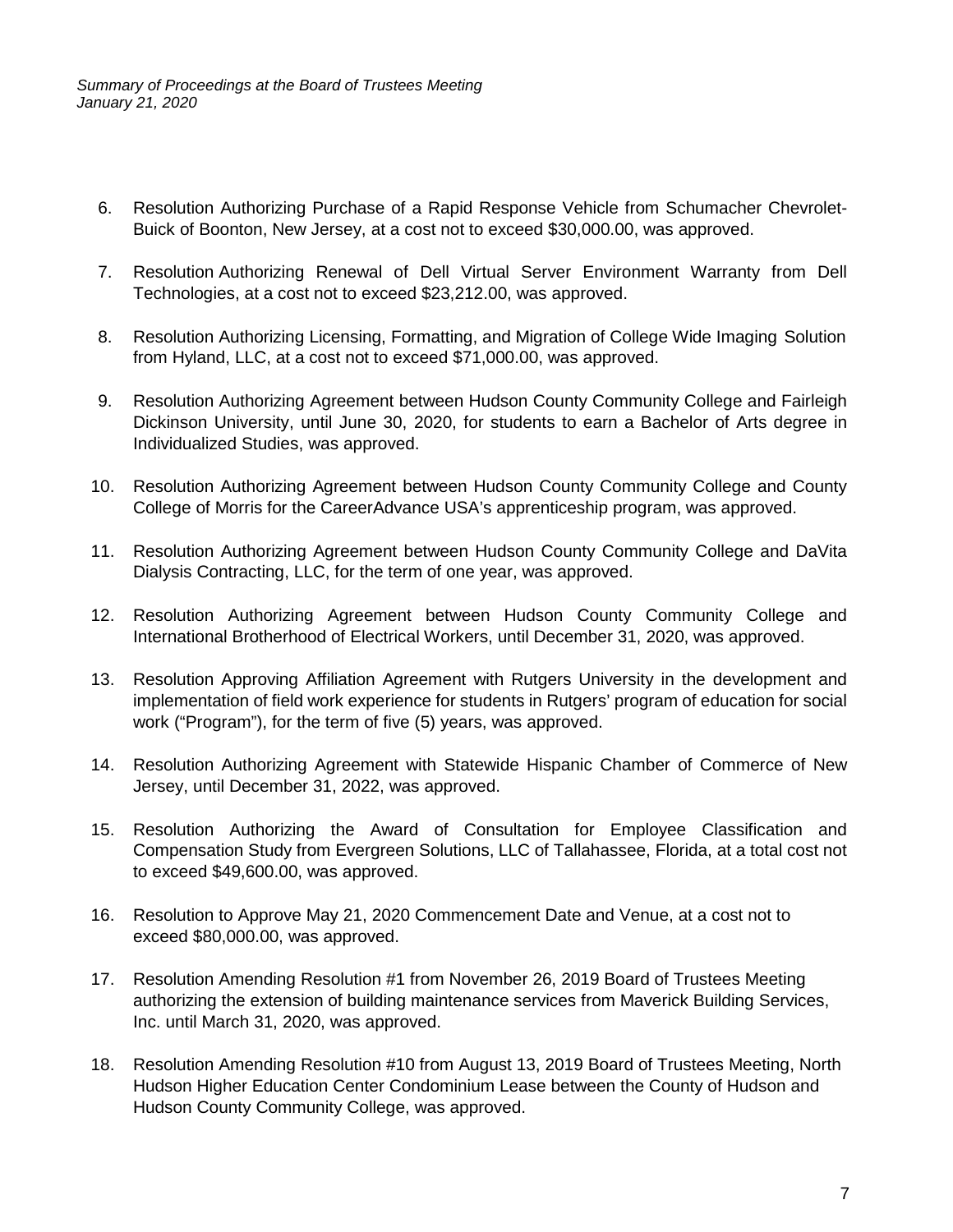The following actions were taken regarding **personnel recommendations** brought forward by the Administration and endorsed by the Personnel Committee.

- 1. The resignations of a Professor, and Assistant Vice President for Employee Relations were accepted.
- 2. The termination of an Instructional Designer was approved.
- 3. Staff was appointed to the following positon: Director of Library Instruction.
- 4. Appointments were made to the following Temporary Full-time Faculty Assignments Spring 2020: ESL Instructor, Non-tenured; High Level Mathematics Instructor, Non-tenured; Criminal Justice Instructor, Non-tenured.
- 5. Appointment was made to the following Temporary Full-time Staff Assignment Effective until June 30, 2020: Program Assistant, Early College Program.
- 6. Appointments of New & Continuing Part-time Hires through January, 2021, were approved.
- 7. Appointments of New Hire Adjuncts, were approved.
- 8. Modifications of Staffing Table for FY2020, Effective January 22, 2020, were approved.

#### *Section One:*

# *Delete Title(s)*

- *a. Apprenticeship Coordinator*
- *b. Program Coordinator (Nursing)*

#### *Section Two:*

# *Add Title(s)*

- *a. Apprenticeship Coordinator, Healthcare (Grant Fuded)*
- *b. Apprenticeship Coordinator, Advanced Manufacturing (Grant Funded)*
- *c. Director, Office of Accessibility Services*
- *d. Assistant Director, Nursing Program*
- *e. Simulation Lab Coordinator*
- *f. Admissions and Recruitment Coordinator*
- *g. Associate Director, Continuing Education & Workforce Development*

### *Section Three:*

#### *Change of Title with Incumbents*

# *Academic Administrative Staff*

#### *Name Title Change Lori Byrd From: College Lecturer To: Assistant Director, Nursing Program*